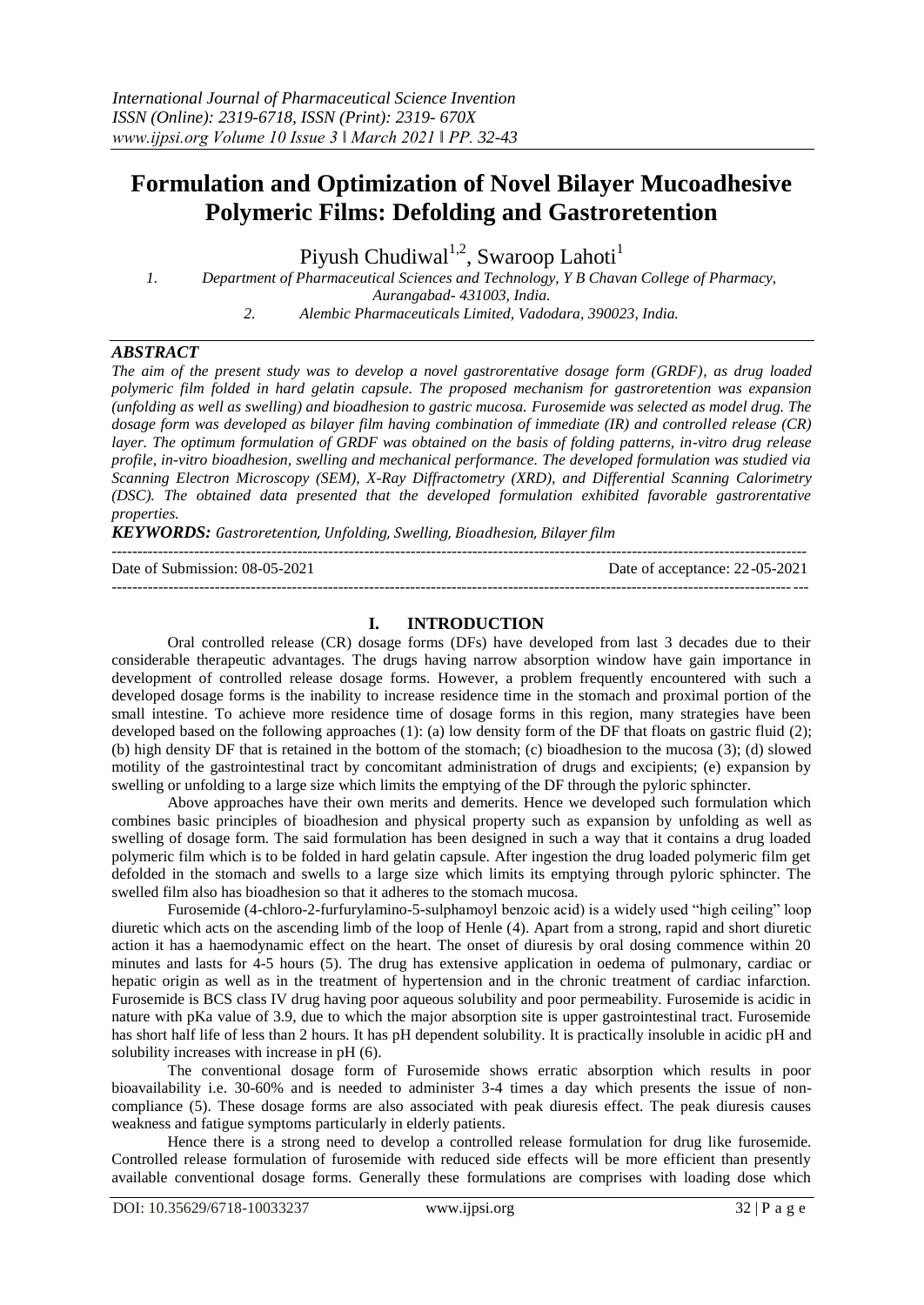achieves the therapeutic drug concentration within short period of time and maintenance dose to maintain the same for desired period of time. In said formulation, the dose has been decided on the basis of in-vitro release of marketed formulation Lasix Retard 60mg. It was found that marketed formulation has tremendous difference in the drug release pattern in different pH buffers as shown in fig. 1. Lasix Retard 60 mg have good controlled release pattern in pH 6.8 buffer. While in that of pH 1.2, pH 4.5 and pH 5.8 the in-vitro drug release was less. In pH 6.8 buffer, there was about 30% drug release in first hour followed by remaining drug release up to 12 hours. By considering biopharmaceutical parameters viz. oral bioavailability, half life, plasma steady state concentration (7), it has been found that for 60 mg of total furosemide dose; loading dose should be 30%. Hence said dosage form has been designed containing combination of immediate release (IR) formulation as a loading dose and controlled release (CR) formulation as maintenance dose.



Figure1: In-vitro drug release profile of marketed drug Lasix Retard 60 mg

Hence the purpose of the present research work was,

 To develop the controlled release Furosemide formulation 60 mg and to achieve gastro-retention with desired drug release for the maximum absorption.

 To prepare the formulation containing combination of immediate release (IR) film as a loading dose and controlled release (CR) mucoadhesive film as maintenance dose to be folded and filled in capsule so that after ingestion it will get defolded in gastric region and achieve the objective of gastro-retention.

# **II. MATERIALS AND METHODS**

## **2.1. Materials**

Furosemide was procured from Ipca labs, Mumbai. Ployvinyl alcohol, Hydroxypropylmethylcellulose (HPMC) (E4M grade), Eudragit RLPO and Carbopol 971P NF, provided by Nippon Gohsei, Japan; Colorcon, India; Degussa-Evonik, Germany; and Noveon, India respectively, were used as polymers for the film dosage forms. Polyehtylene glycol 400 was procured from Merck India, used as a plasticizer. Cremophore RH 40, Soluphor P and HPBCD, were supplied by BASF Ltd., Germany; Colorcon, India; and respectively, used as a solubilizers. All other reagents and chemicals used were of analytical reagent grade.

## **2.2. Fabrication of film dosage forms**

Films with single or double layer were prepared by the solvent casting method on Mathis labdryer and labcoater using knife over roll assembly. The optimized formulation was prepared using following method.

## **2.2.1. Solution A (Controlled release layer) (CR layer)**

Polymeric dispersion was prepared using HPMC E4M, Eudragit RLPO, Carbopol 971P NF (5:0.95:0.05) in isopropanol:water (3:1) solvent system. Furosemide was dissolved in soluphor P and cremophore RH 40 with proportion of 1:1.75:1.75 respectively. Furosemide solution was mixed with polymeric dispersion followed by addition of HPBCD (1:1.5 M with respect to drug) with vigorous stirring.

## **2.2.2. Solution B (Immediate release layer) (IR layer)**

Polyvinyl alcohol was dissolved in distilled water to yield solution of 15% w/w. PEG 400 was added (5% of the PVOH) to the PVOH solution as plasticizer. Furosemide was dissolved in 0.05N NaOH solution. Furosemide solution was then mixed with polymer solution followed by addition of HPBCD (1:1.5 M with respect to drug) with vigorous stirring.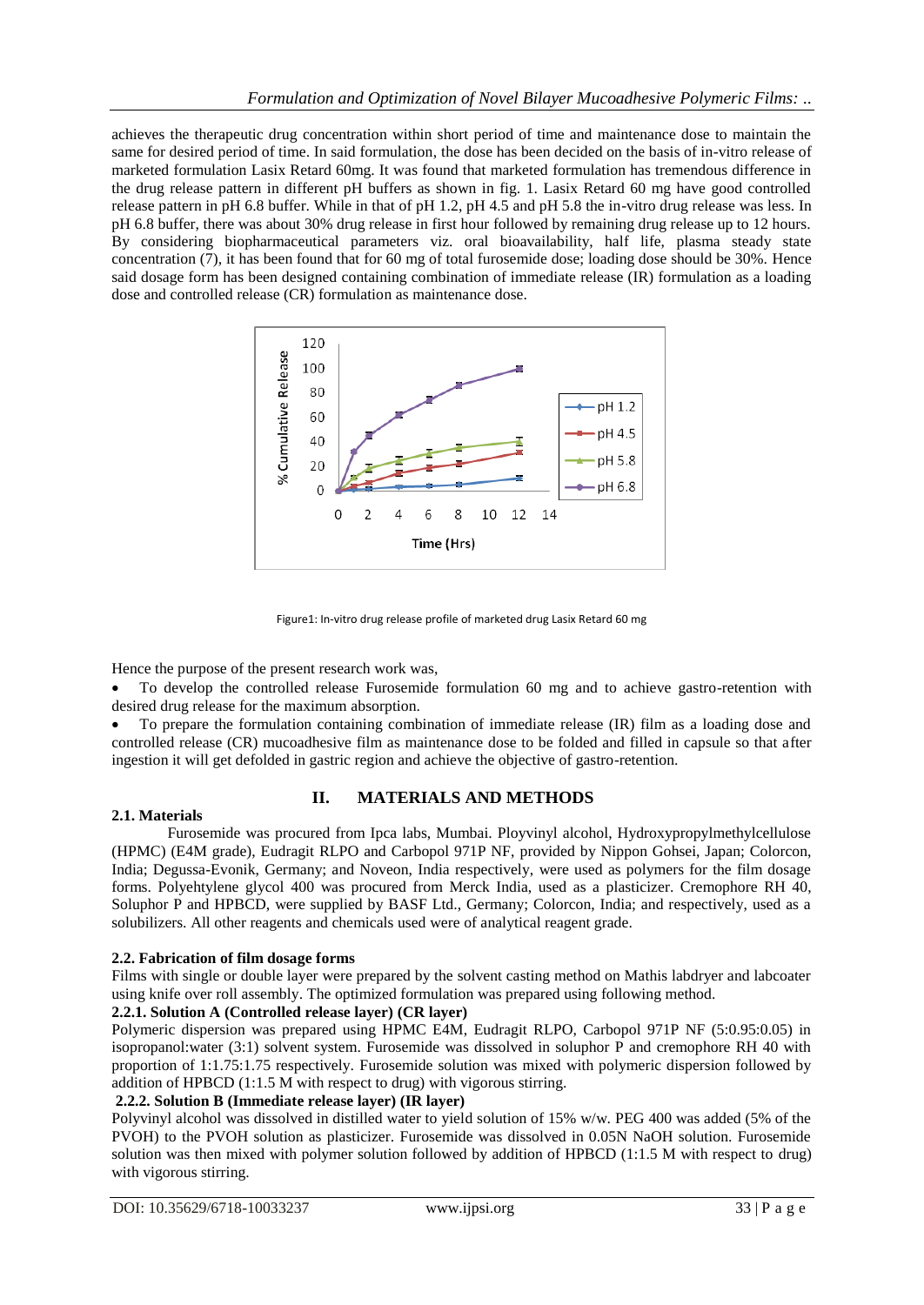## **2.2.3. Bilayer film**

Initially solution A was casted on release liner and allowed to dry at  $40^{\circ}$ C for at least 90 mins. Then solution B was casted over the formed controlled release layer and allowed to dry at  $40^{\circ}$ C for at least 60 mins initially, followed by  $60^{\circ}$ C for at least 30 mins. The films were observed and checked for possible imperfections upon their removal from the release liner. The prepared bilayer films were cut into size of dimensions of  $4\times2$  cm<sup>2</sup> and filled in hard gelatin capsule of size "00" with zigzag folding.

#### **2.3. In-vitro film defolding study**

In this study comparison of two cases has been performed. In one case two layers were taken separately. CR layer folded in zig-zag manner and IR layer was rolled over CR layer as shown in Fig. 2A. Then this was filled in capsule. In another case bilayer film was prepared and folded in a zig-zag manner as shown in Fig. 2B. and filled in capsule. For carrying out this study 8 capsules were taken of each case. The films to be folded in capsule were subjected to in-vitro dissolution study in 900ml in pH 1.2 buffer at  $37.5 \pm 0.5^0$ C using USP XXIII Apparatus 1 (Basket) at 50 rpm. At time intervals of 5, 15, 30, 60, 120, 240, 480 and 720 mins baskets were removed and films were observed for their defolding performance.



2A: Case I

2B: Case II

Figure2: Folding patterns of film in hard gelatine capsule

## **2.4. Optimization of formulation**

The formulation was optimized on the basis of drug release, mucoadhesion and film integrity during drug release.

## **2.4.1. Effect of HPMC E4M concentration**

Different formulations of CR layer were prepared by varying concentration of HPMC E4M as shown in Table 1. The composition for IR layer was same for each formulation. The prepared formulations were tested for in-vitro drug release using USP XXIII basket method at  $37.5 \pm 0.5^{\circ}$ C and 50 rpm. As dissolution medium, 900 ml phosphate buffer pH 6.8 was used. Also drug release was checked in pH 1.2 hydrochloric acid buffer and pH 4.5 acetate buffer. Samples were taken at 0, 1, 2, 4, 8, and 12h and evaluated for furosemide content by UV spectrophotometry at 274 nm. The bilayer film was folded in zigzag manner and filled into hard gelatin capsule. Table 1: Effect of HPMC E4M concentration on release profile of Furosemide

| <b>Ingredients</b>      | <b>Formulations</b> |      |      |  |  |  |  |
|-------------------------|---------------------|------|------|--|--|--|--|
|                         | F1                  | F2   | F3   |  |  |  |  |
| <b>IR</b> Layer         |                     |      |      |  |  |  |  |
| Drug                    | 1                   | 1    | 1    |  |  |  |  |
| Soluphor P              | 1.75                | 1.75 | 1.75 |  |  |  |  |
| Cremophor RH 40         | 1.75                | 1.75 | 1.75 |  |  |  |  |
| <b>PEG 400</b>          | 0.75                | 0.75 | 0.75 |  |  |  |  |
| Polyvinyl alcohol       | 15                  | 15   | 15   |  |  |  |  |
| Water                   | 100                 | 100  | 100  |  |  |  |  |
| <b>CR</b> Layer         |                     |      |      |  |  |  |  |
| Drug                    | 1                   | 1    | 1    |  |  |  |  |
| Soluphor P              | 1.75                | 1.75 | 1.75 |  |  |  |  |
| Cremophor RH 40         | 1.75                | 1.75 | 1.75 |  |  |  |  |
| Eudragit RLPO           | 5                   | 5    | 5    |  |  |  |  |
| <b>HPMC E4M</b>         | 0.5                 | 1    | 1.5  |  |  |  |  |
| Isopropanol: Water(3:1) | 100                 | 100  | 100  |  |  |  |  |

(All the ingredients were taken as %w/w of solvent.)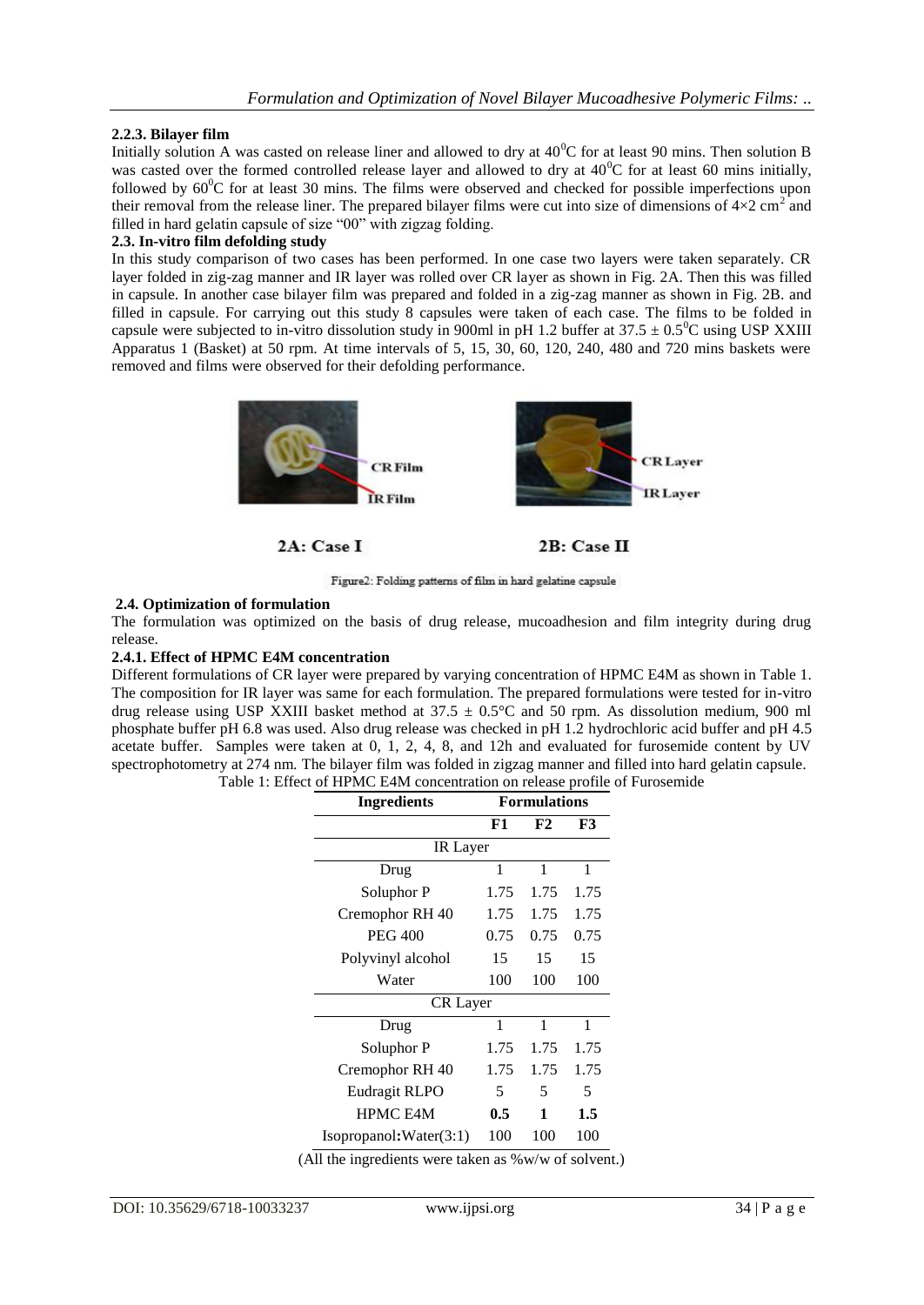### **2.4.2. Effect of HPBCD concentration**

To reduce the pH dependency of the formulation HPBCD was incorporated in the formulation. Batch F2 has been selected from previous study and formulations were prepared by taking different molar ratios of drug to HPBCD as shown in Table 2. Here, HPBCD was incorporated in both layers (IR and CR). The prepared formulations were tested for in-vitro drug release using USP XXIII basket method at  $37.5 \pm 0.5$ °C and  $50$  rpm in pH 1.2 hydrochloric acid buffer.

| Ingredients            | <b>Formulations</b> |      |      |      |  |  |  |
|------------------------|---------------------|------|------|------|--|--|--|
|                        | F2                  | F4   | F5   | F6   |  |  |  |
| IR Layer               |                     |      |      |      |  |  |  |
| Drug                   | 1                   | 1    | 1    | 1    |  |  |  |
| <b>HPBCD</b>           | $\bf{0}$            | 0.5  | 1    | 1.5  |  |  |  |
| <b>PEG 400</b>         | 0.75                | 0.75 | 0.75 | 0.75 |  |  |  |
| Ployvinyl alcohol      | 15                  | 15   | 15   | 15   |  |  |  |
| Water                  | 100                 | 100  | 100  | 100  |  |  |  |
| <b>CR</b> Layer        |                     |      |      |      |  |  |  |
| Drug                   | 1                   | 1    | 1    | 1    |  |  |  |
| <b>HPBCD</b>           | 0                   | 0.5  | 1    | 1.5  |  |  |  |
| Soluphor P             | 1.75                | 1.75 | 1.75 | 1.75 |  |  |  |
| Cremophor RH 40        | 1.75                | 1.75 | 1.75 | 1.75 |  |  |  |
| Eudragit RLPO          | 5                   | 5    | 5    | 5    |  |  |  |
| <b>HPMC E4M</b>        | 1                   | 1    | 1    | 1    |  |  |  |
| Isopropanol:Water(3:1) | 100                 | 100  | 100  | 100  |  |  |  |

Table 2: Effect of HPBCD concentration on release profile of Furosemide

(All the ingredients were taken as %w/w of solvent. HPBCD is in molar proportion with Furosemide.) **2.4.3. Effect of Carbopol 971P NF concentration**

To improve the integrity of the film during in-vitro dissolution Carbopol 971P NF was incorporated in the formulation. The composition for IR layer was same for each formulation and the CR layer varies with different proportions of Carbopol 971P NF and HPMC E4M as shown in Table 3. The prepared formulations were tested for in-vitro drug release, in-vitro mucoadhesion and swelling studies.

Table 3: Effect of Carbopol 971P NF concentration on release profile of Furosemide

| <b>Ingredients</b>                                         | <b>Formulations</b> |                                  |                    |                      |  |  |
|------------------------------------------------------------|---------------------|----------------------------------|--------------------|----------------------|--|--|
|                                                            | F6                  | F7                               | F8                 | F9                   |  |  |
| IR Layer                                                   |                     |                                  |                    |                      |  |  |
| Drug                                                       | 1                   | 1                                | 1                  | 1                    |  |  |
| <b>HPBCD</b>                                               | 1.5                 | 1.5                              | 1.5                | 1.5                  |  |  |
| <b>PEG 400</b>                                             | 0.75                | 0.75                             | 0.75               | 0.75                 |  |  |
| Ployvinyl alcohol                                          | 15                  | 15                               | 15                 | 15                   |  |  |
| Water                                                      | 100                 | 100                              | 100                | 100                  |  |  |
| <b>CR</b> Layer                                            |                     |                                  |                    |                      |  |  |
| Drug                                                       | 1                   | 1                                | 1                  | 1                    |  |  |
| <b>HPBCD</b>                                               | 1.5                 | 1.5                              | 1.5                | 1.5                  |  |  |
| Soluphor P                                                 | 1.75                | 1.75                             | 1.75               | 1.75                 |  |  |
| Cremophor RH 40                                            | 1.75                | 1.75                             | 1.75               | 1.75                 |  |  |
| Eudragit RLPO                                              | 5                   | 5                                | 5                  | 5                    |  |  |
| <b>HPMC E4M</b>                                            | 1                   | 0.75                             | 0.9                | 0.95                 |  |  |
| Carbopol 971P NF                                           | $\bf{0}$            | 0.25                             | 0.1                | 0.05                 |  |  |
| Isopropanol: Water(3:1)<br>$7.411$ $1.111$ $1.111$ $1.111$ | 100                 | 100<br>$\mathbf{A}$ $\mathbf{A}$ | 100<br>$c \cdot 1$ | 100<br>$\rightarrow$ |  |  |

(All ingredients were taken as %w/w of solvent.)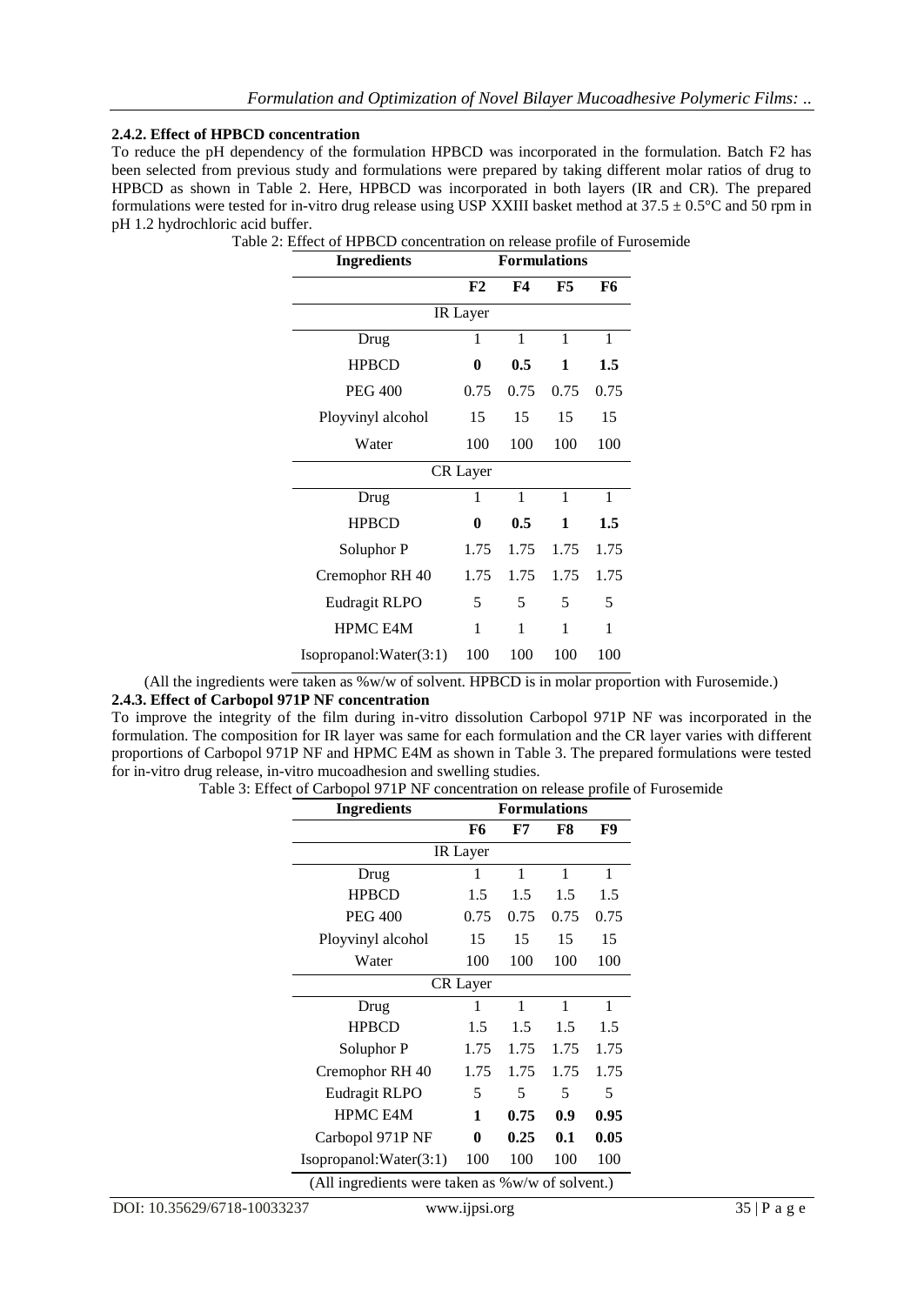#### **2.4.3.1. Effect of Carbopol 971P NF concentration on in-vitro bioadhesion of CR layer**

Bioadhesion study was carried out according to the procedure described as follows (8): The bioadhesion test apparatus used was working on the principle of double beam physical balance. The wistar rat stomach mucosa was excised and washed with tyrode solution. The mucosa was tied tightly with mucosal side upwards, using a thread over the protrusion in the Teflon block. This block was then placed into the glass container, which was then filled with pH 1.2 hydrochloric acid buffer kept at  $37\pm1^0C$ , such that the fluid just reaches the surface of mucosal membrane and keeps it moist. This was then kept below left hand setup of the balance. The film was then stuck with a little moisture, on to the lower surface of other Teflon cylinder suspended from the left hand side of the balance and was brought in contact with the mucosa placed on block by removing 5g weight from the right pan of the balance. The balance was kept in this position for 3 minutes and then slowly weights were added on the right pan, till the film separated from the mucosal surface. The excess weight on pan i.e. total weight minus 5g is force required to separate the film from mucosa. The same procedure was followed by using pH 4.5 acetate buffer in glass container. This gave bioadhesive strength of the film in 'g'. Force of adhesion in Newton was given by formula,

Force in Newton = (Biodhesive strength/100) x 9.81

The test was performed for different batches in triplicate. The schematic representation of Bioadhesion test apparatus have been shown in Fig. 3.



Figure3: Bioadhesive force measuring device

A-Modified Balance, B-weights, C-upper Ceramic cylinder, D-Bioadhesive film, E-Mucosal tissue, F-Lower ceramic cylinder, G- Vessel with wetting medium, H-Height Adjustable Pan

#### **2.4.3.2. Effect of Carbopol 971P NF concentration on in-vitro residence time of CR layer**

The in-vitro residence time was performed according to the procedure described as follows (9): The film was applied on freshly cut rat stomach mucosa. The rat stomach mucosa was fixed on the glass slide with cyano acrylate glue and suspended in the beaker filled with 800 ml pH 1.2 hydrochloric acid buffer. The slide allowed to reciprocate in the medium by switching on the motor. Experiment was continued till film got detached or eroded from the mucosa. Same procedure was repeated by taking  $pH$  4.5 buffer as medium ( $n=3$ ).

## **2.4.3.3. Effect of Carbopol 971P NF concentration on swelling behavior of CR layer**

The swelling study was performed according to the procedure described as follows (10): Initially film was weighed (W<sub>1</sub>), then it was immersed in simulated gastric fluid (pH 1.2) buffer solution maintained at  $37\pm10^{\circ}$ C. At the end of 360 mins, film was weighed again (W<sub>2</sub>). Average weight of W<sub>1</sub> and W<sub>2</sub> was reported. Same procedure was carried out to study swelling of formulations in pH 4.5 acetate buffer (n=3). The swelling ratio was determined from the formula,

### Swelling ratio =  $(W_2 - W_1)/W_1$

## **2.4.3.4. Effect of Carbopol 971P NF concentration on mechanical performance of CR layer**

The prepared films were subjected for the determination of mechanical properties using Universal Testing Machine (UTM) LLOYD instrument according to the procedure described as follows (11): The films of dimensions 30 X 5 mm were cut and subjected for the analysis based on the ASTM D-882. Film specimens with physical defects were discarded. The films were carefully placed between the two vertical grips of the tester during test. The movable grip was then driven upward with a speed of 5mm/min until the rupture of film. From the recorded load-extension profiles, the tensile strength, percent elongation at break and Young"s modulus were calculated (n=3).

#### **2.5. SEM study**

Morphological characteristics of films were studied using Scanning Electron Microscopy (SEM). The purpose of morphological study was to evaluate film samples for the presence of any deformities, drug crystals and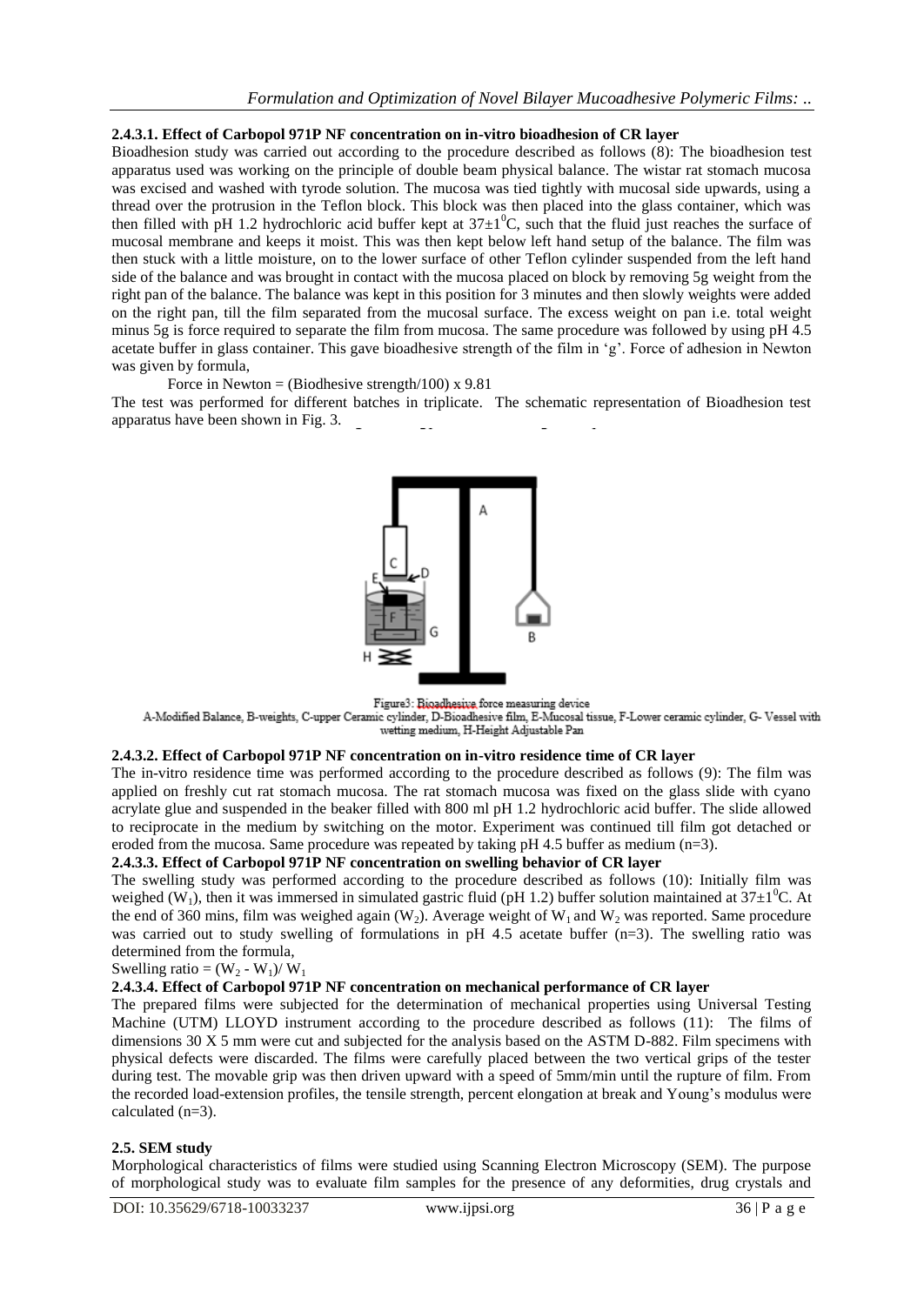cracks. The samples were examined in a Jeol Scanning Electron Microscope (JSM-6380 LA) at an acceleration voltage of 10 kV.

## **2.6. DSC study**

The thermal behaviour of the films was estimated in terms of its melting endotherm as determined by differential scanning calorimetry (DSC). The DSC was performed using Differential Scanning Calorimeter (Pyris 6) of Perkin Elmer with 3 mg samples in standard aluminum pans. The samples were heated at a constant rate of  $5^{\circ}$ C/min under nitrogen. The measurements were done in the temperature range from 30 to 250 $^{\circ}$ C.

#### **2.7. XRD study**

XRD analysis was carried out to characterize the physical structure of films. In the X-ray diffractogram obtained, the peak position and their sharpness indicate the general physical properties of the films (for e.g. crystalline, amorphous etc) as well as help identifying the compound. The X-ray diffraction of the films were recorded using a X-ray diffraction meter (Rigaku miniflex, Japan) with ""Ni-filtered"" CuK radiation of wavelength  $\lambda$  =1.54060 A<sup>0</sup> °with a graphite monochromator. The scan was taken in the 20 range, 5–40<sup>0</sup> with a scanning speed and step size of  $1^0$ /mm and  $0.01^0$ , respectively. The percentage crystallinity was calculated.

# **III. RESULTS AND DISCUSSION**

## **3.1. In-Vitro Defolding Study**

The case in which CR layer folded in zig-zag manner and IR layer was rolled over CR layer have showed poor defolding performance as shown in Fig. 4A. In this case the IR layer gets dissolved within 10 minutes. The CR layer gets swelled as time passes but it failed to defold properly which was not desirable. In another case where bilayer film was folded in a zig-zag manner have showed good defolding performance as shown in Fig. 4B. In this case the CR layer gets swelled along with desired defolding as time passes.



Figure 4: Defolding performance of A: Case I and B: Case II

The difficulty in defolding of film was due to the mechanical shape memory of its polymeric constitution. The prolonged stress applied during storage reduces the resiliency and ability of the films to defold in desired manner (1). The films containing the polymeric material with prolonged shape memory, used to prevent the plastic deformation and ascertain the elasticity. These polymeric materials have glass transition (T) near room temperature.

In present formulation CR layer was prepared from the polymeric materials such as Eudragit RLPO, HPMC E4M and Carbopol 971P NF. All these polymers had glass transition far away from the room temperature. IR layer was prepared from the polyvinyl alcohol which had glass transition nearer to room temperature as compared to polymers of CR layer. In case B, as the two layers were combined the IR layer helped to maintain the mechanical shape memory of the formulation which resulted in the desired defolding. But in case A, as the two layers was folded separately, the CR layer failed to defold due shorter mechanical shape memory of the polymers.

## **3.2. Optimization of Formulation**

#### **3.3.1. Effect of HPMC E4M concentration**

As shown in fig. 5A it has been observed that increase in HPMC E4M concentration retard the drug release. Batch F2 showed desirable controlled release profile in comparison to batches F1 and F3. Batch F1 showed early release and batch F3 showed slow release.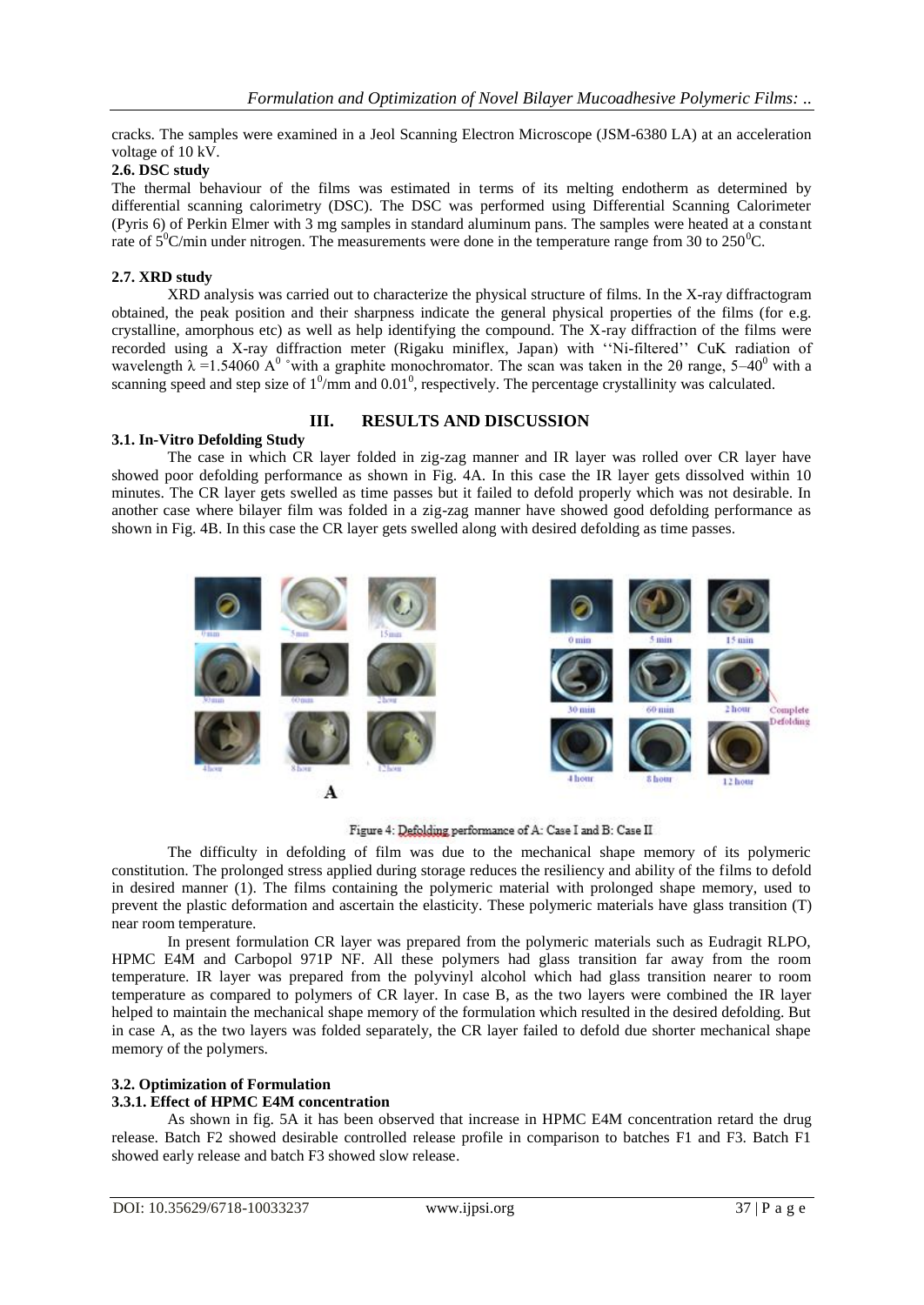

Figure 5A: Effect of HPMC E4M concentration on in-vitro release of furosemide (HPMC E4M concentration; F1:1:5, F2:1, F3:0:5, W/W of solvent)

HPMC builds up an excessively viscous gel after its dissolution. This gel is more resistant to water penetration. Dissolved drug is released by diffusion through the viscous gel. With increase in HPMC quantity, the thickness of the swollen gel layer also increases. Also, the diffusional path length for the drug increase, thus causing the release rate to decrease (12).

Although the batch F2 has given controlled drug release pattern, there was further need to optimize the formulation. As the formulation was likely to be defolded in the gastric region, its release profile in the pH 1.2 hydrochloric acid and pH 4.5 acetate buffers have been checked. Furosemide is having pH dependent solubility and is practically insoluble in acidic pH; hence batch F2 has given tremendous difference in drug release pattern as shown in Fig. 5B. To increase the dissolution rate HPBCD have been incorporated in the formulation.



Figure 5B: In-vitro drug release of formulation F2 in different pH buffers

#### **3.3.2. Effect of HPBCD concentration**

It was found that as we go increasing the drug as to HPBCD proportion, there was increase in drug release as shown in Fig. 6. Increase in solubility of furosemide with hydroxypropyl-β-cyclodextrin and βcyclodextrin, have been shown previously (13). HPBCD shows improved safety and solubility properties compared to the parent β-cyclodextrin.



Figure6: Effect of HPBCD on drug release profile of furosemide in pH 1:2 buffer (HPBCD concentration; F2:0, F7:0:5, F8:1, F9:1:5 in molar proportion with drug)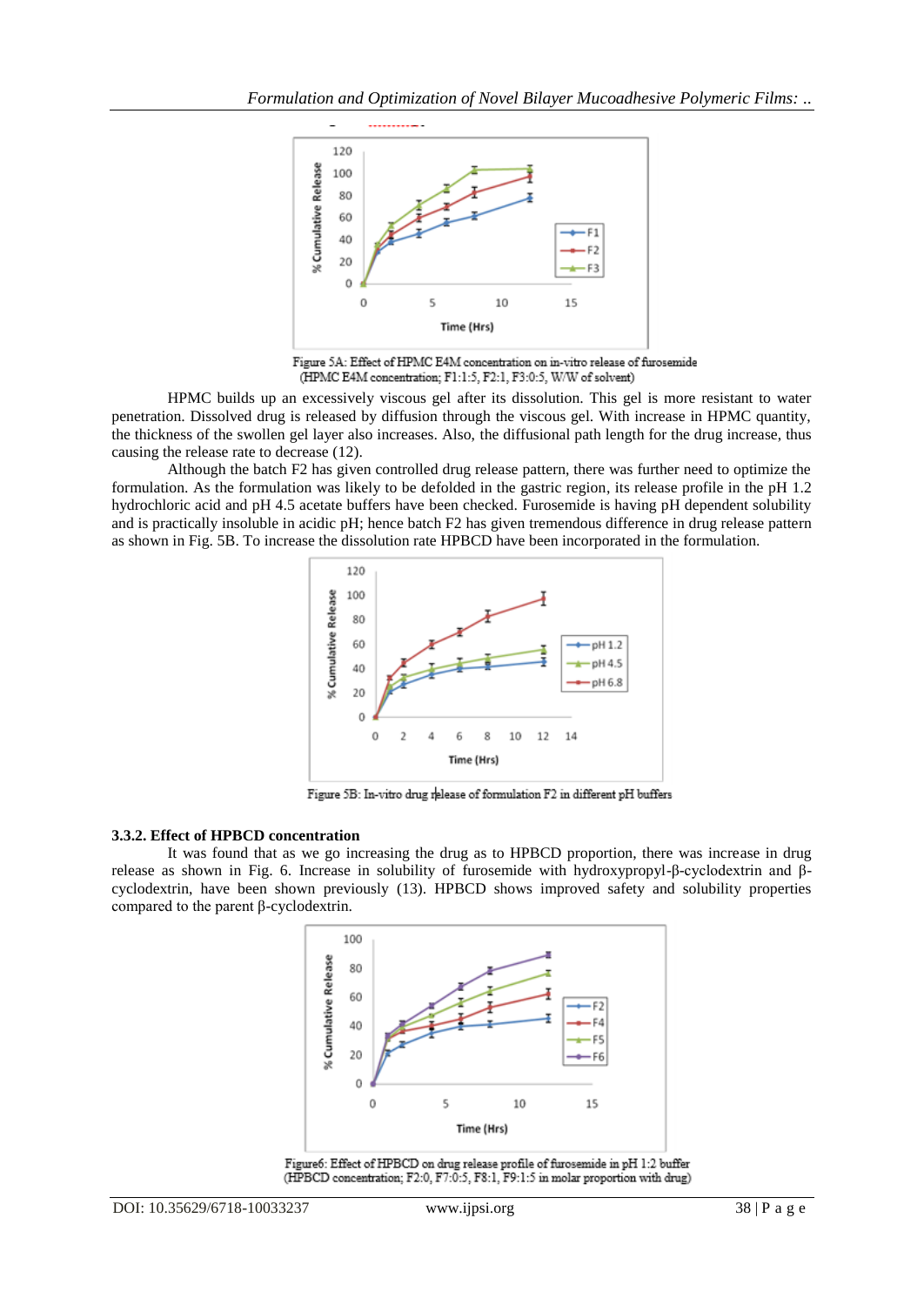In case of present formulation the integrity of dosage form throughout dissolution period was very important. HPMC have higher hydration index. It formed a thick and viscous-swollen gel which was not being continuous and forms localized pockets of polymer (14). Due to which this swelled film was not so strong to withstand with peristaltic movements of the GI tract. Also the mucoadhesion offered by HPMC was not so enough which may result in dislodging of film from the stomach mucosal wall under the influence of the peristaltic movements.

#### **3.3.3. Effect of Carbopol 971P NF concentration**

To improve the integrity and mucoadhesion over a period of drug release, Carbopol 971P NF was chosen. In case of Carbopol, at lower pH less than 10% of the acrylic acid groups of carbopol will be ionized, resulting in relatively little stiffening by electroststic charge repulsion and relatively less swelling which helps to maintain the integrity of the film. Whereas on another side, the numerous proton-donating carboxylic groups of Carbopol form hydrogen bonds with the negatively charged mucus gel following the formation of physical entanglements (15), which serves the purpose of mucoadhesion.

There was decrease in drug release after addition of Carbopol 971P NF as shown in Fig. 7. The minimum concentration has been optimized which retained the integrity, Mucoadhesion and desired drug release in gastric region. As the concentration of Carbopol 971P NF decreased from batch F7 to batch F9, the drug release get increased respectively. Batch F9 contained minimum concentration of Carbopol 971P NF has shown desired controlled release pattern whereas as in batches F7 and F8 drug release was retarded due to more concentration of Carbopol 971P NF.



Figure7: Effect of Carbopol 971P NF concentration on release profile of furosemide in pH 1:2 hydrochloric acid buffer: (Carbopol 971P NF concentration; F6:0, F7:0:5, F8:0:1, F9:0:05%W/W of solvent)

#### **3.3.3.1. Effect of Carbopol 971P NF concentration on in-vitro bioadhesion of CR layer**

The formulations containing both Carbopol and HPMC (Batch F7, F8 and F9) have showed greater invitro mucoadhesion than formulation with only HPMC (Batch 6) as shown in Fig. 8. The reason behind the less in-vitro mucoadhesion of batch F6 was due to more neutral cellulose groups of HPMC which showed lesser hydrogen bonding with glycoprotein mucin and hence weaker adhesive force (16). On the other hand more mucoadhesion with batches F7 to F9 was due to Carbopol 971P NF. Carbopol has all the desirable properties such as high molecular weight, strong hydrogen bond forming groups (carboxylic acid), strong anionic nature and sufficient chain flexibility (17). Hence it proved to be a better mucoadhesive.



Figure 8: Effect of Carbopol 971P NF concentration on in-vitro bioadbesion of CR layer (Carbopol 971P NF concentration; F6:0, F7:0:5, F8:0:1, F9:0:05%W/W of solvent)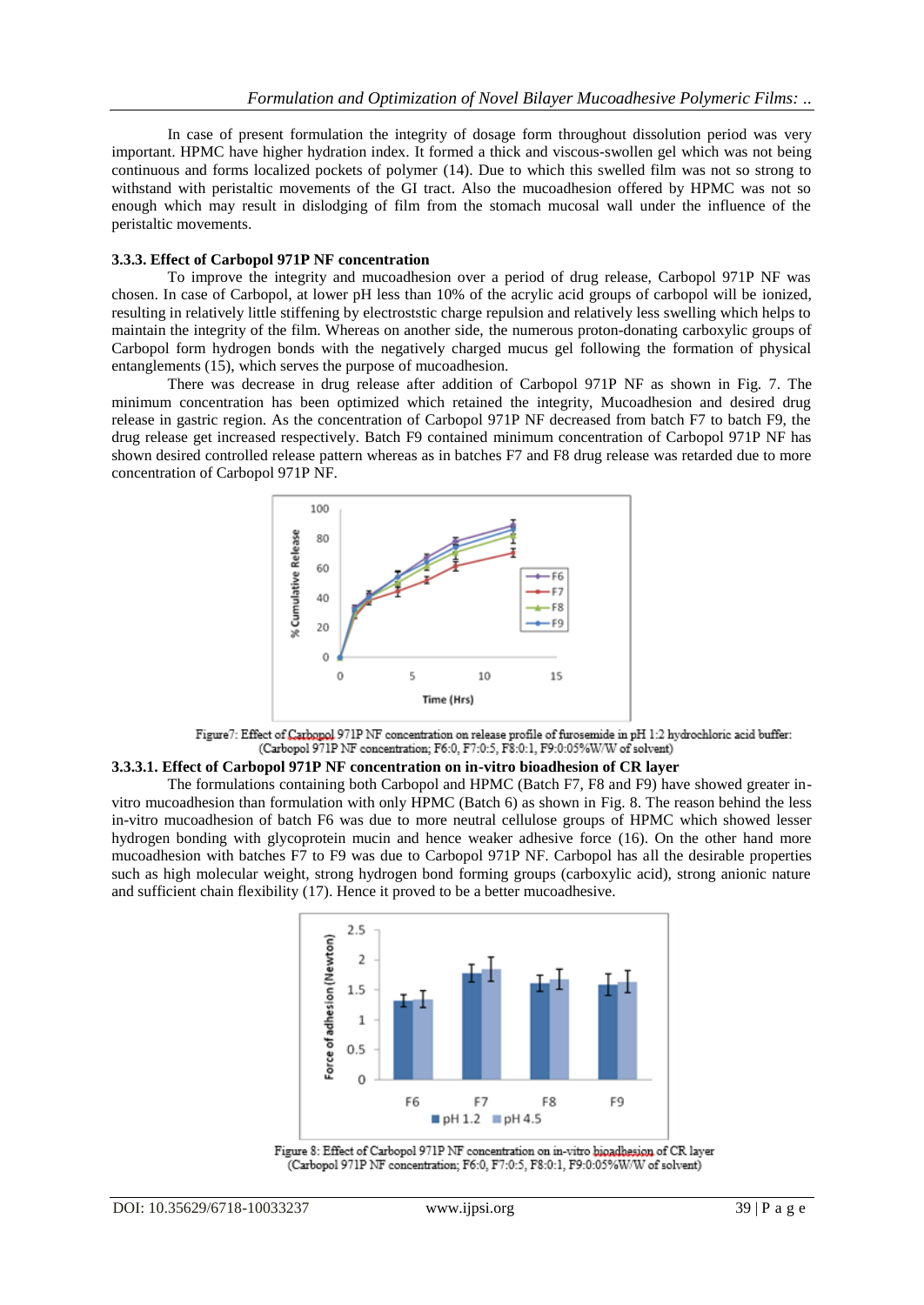The results obtained by the study of in-vitro residence time as shown in Fig. 9. were complementary to the in-vitro bioadhesion study, as both studies follow the same principle. Increase in Carbopol 971P NF concentration resulted in increase in in-vitro residence time.



Figure 9: Effect of Carbopol 971P NF concentration on in-vitro residence time of CR layer (Carbopol 971P NF concentration; F6:0, F7:0:5, F8:0:1, F9:0:05%W/W of solvent)

### **3.3.3.2. Effect of Carbopol 971P NF concentration on swelling behavior of CR layer**

The results obtained by swelling study were contradictory with the results of mucoadhesion. The swelling behavior of films gets decreased when Carbopol 971P NF concentration increased as shown in Fig. 10. Swelling rate of polymers plays important role in the mucoadhesion. As swelling increases mucoadhesion also get increases. But in case of our formulation, even there was little swelling, it has given better mucoadhesion. Batchs F7, F8 and F9 have shown less swelling than batch F6 but more mucoadhesion at the same time. The reason behind this contradictory result was presence of Carbopol 971P NF in the formulation.



Figure 10: Effect of Carbopol 971P NF concentration on swelling behavior of CR layer (Carbopol 971P NF concentration; F6:0, F7:0:5, F8:0:1, F9:0:05%W/W of solvent)

#### **3.3.3.3. Effect of Carbopol 971P NF concentration on mechanical performance of CR layer**

The effect of Carbopol 971P NF on mechanical performance of the CR layer has been shown in fig. 11. The formulations with Carbopol have shown increase in mechanical performance of the film. Batch F6 have more tensile strength and young"s modulus than batches F7, F8 and F9. The quite more film deformation at break has been occurred in Carbopol 971P NF containing batches. The decrease in tensile strength has been occurred because of Carbopol 971P NF having lower glass transition temperature as compared to HPMC E4M, due to which it is quietly more flexible.

As the final optimization of the formulation was mainly dependent on the in-vitro drug release, mucoadhesion and mechanical performance of the formulation, batch F9 was taken as optimized formulation considering all these parameters. Batch F9 has shown desired controlled drug release, mucoadhesion and integrity of the film during drug release period. The results from mechanical characterization have confirmed that the optimized batch would have sufficient strength, flexibility, elasticity while handling, packing and transport.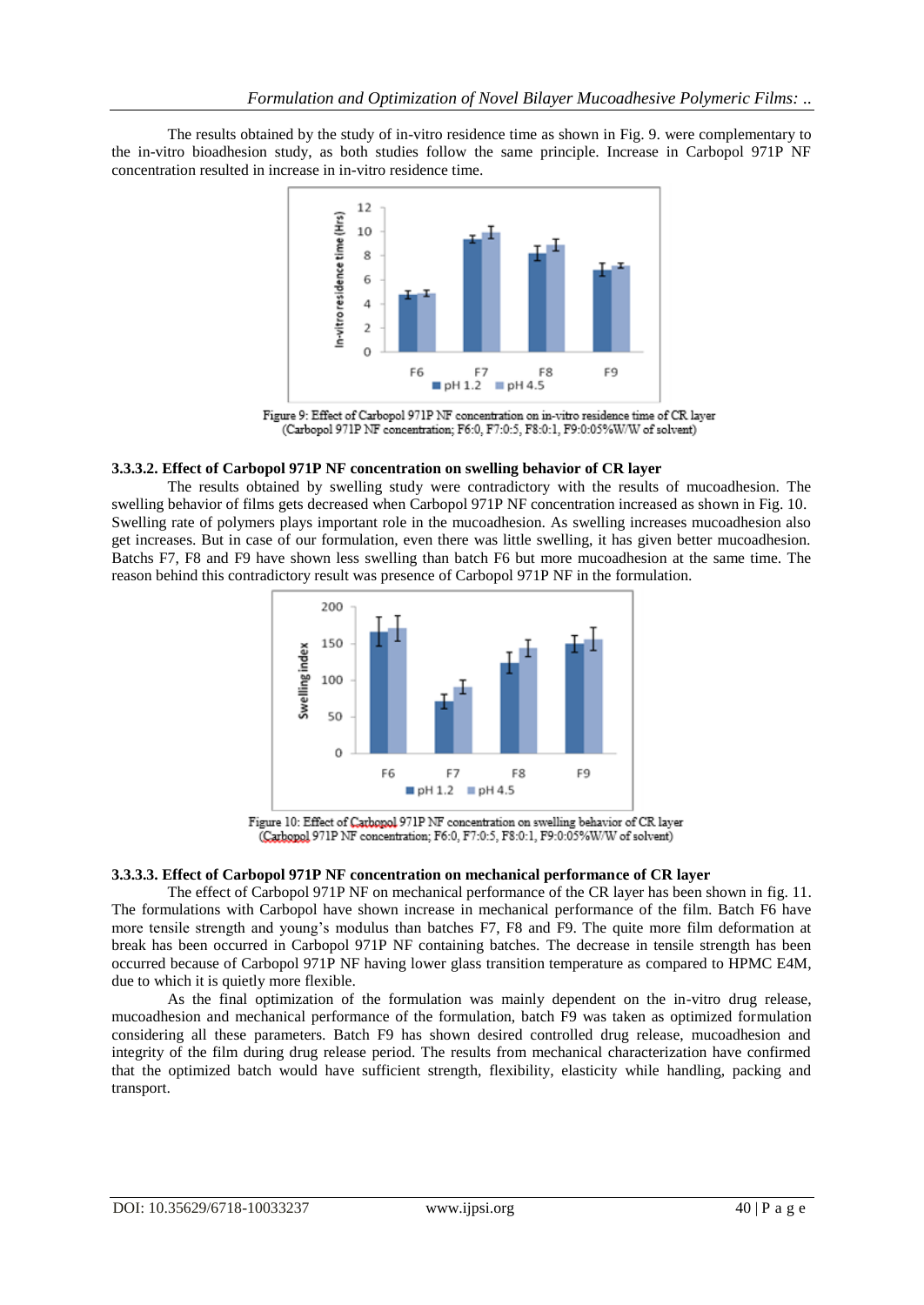

, A: Tensile strength, B: Young's modulus, C: Deformation at break (Carbopol 971P NF concentration; F6:0, F7:0:5, F8:0:1, F9:0:05%W/W of solvent)

## **3.4. SEM study**

The bilayer film in which both layers were macroscopically homogeneous and sufficiently transparent. The SEM microphotographs for film have shown in Fig. 12. There was no presence of any crystals on the surface of film from both sides. The presence of streaking may be due a quite high consistency of the dispersion or to a certain difficulty encountered in the casting procedure. The side view of bilayer film clearly showed the presence of IR layer and CR layer.



Figure 12: Scanning electron microscopy of furosemide films A) IR layer B) CR layer C)Bilayer film

## **3.5. XRD study**

The X-ray diffractions of Furosemide, HPBCD, IR film, CR film and bilayer film are shown in Fig. 13. The X-ray powder diffraction pattern of Furosemide displayed crystallinity. The diffractogram of HPBCD showed amorphous pattern. The diffractograms of IR, CR and bilayer film showed amorphous characteristics without crystalline characteristics of Furosemide. The drug crystallinity was decreased from 57.17% to 10.74% for IR film, 8.77% for CR film and 9.42% for bilayer film. These changes probably were caused by the uniform dispersion of furosemide in the polymeric matrices.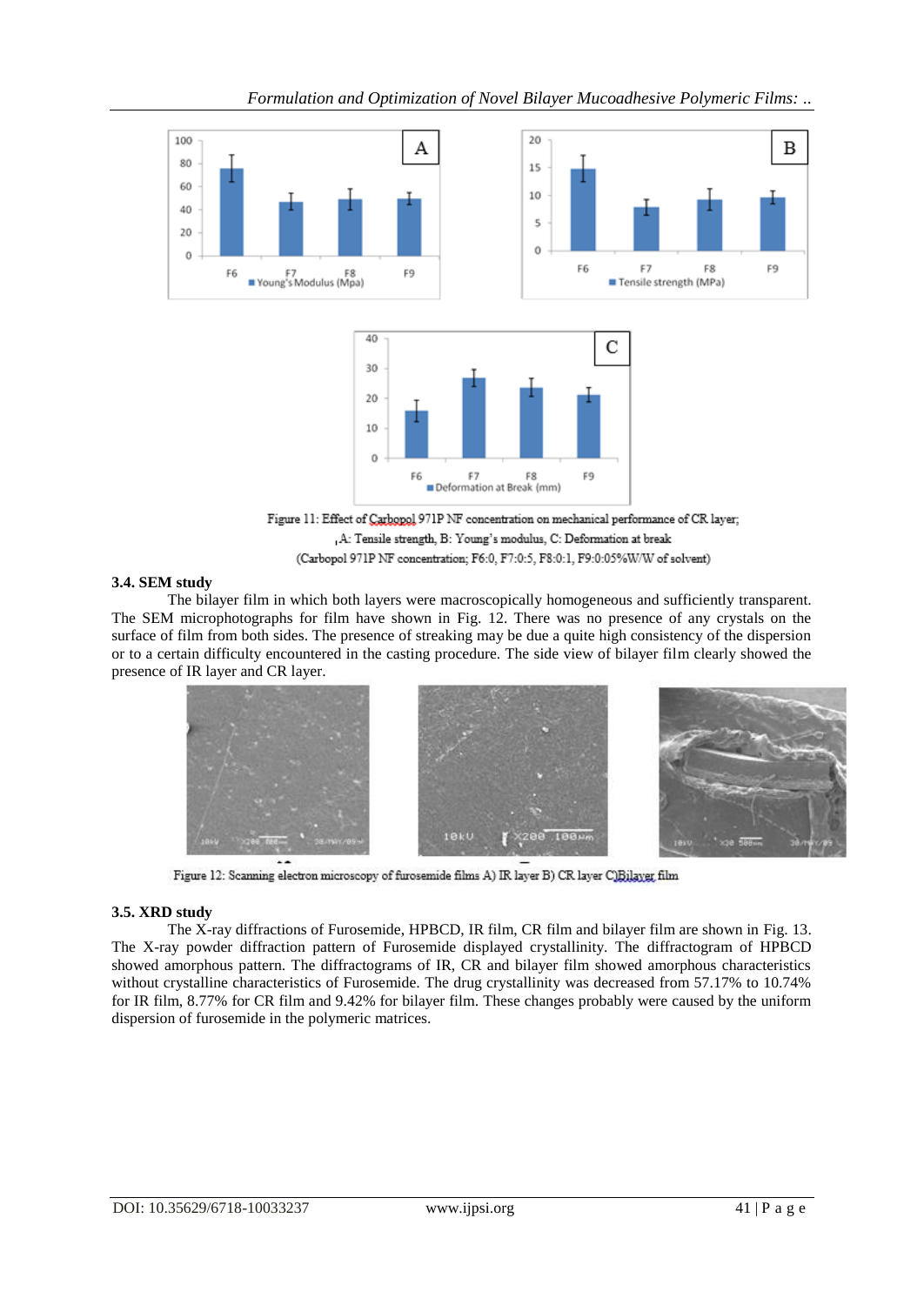

Figure13: X-ray diffraction patterns of Furosemide, HPBCD, IR, CR and Bilayer film

#### **3.6. DSC study**

The DSC thermograms of furosemide, HPBCD and drug loaded polymeric films are shown in Fig. 14. Furosemide exhibited a sharp exothermic peak at  $220.8^{\circ}$ C corresponding to its melting point which is usually associated with the decomposition of drug. The peak of drug did not appear in the thermogram of any type of the polymeric films containing the drug. It indicates that the drug was uniformly entrapped in the polymeric matrices with change in its physical characteristics like crystalline nature.



Figure 14: DSC themograms of furosemide, HPBCD, IR, CR and Bilayer film

#### **IV. CONCLUSIONS**

Gastroretentive bilayer film for drugs having narrow absorption window (e.g. furosemide) has been successfully prepared and characterized. The principle of gastroretention was a combination of bioadhesion and physical property such as expansion by unfolding as well as swelling of drug loaded polymeric film. Hydroxypropyl β-cyclodextrin has significantly increased dissolution rate of furosemide in polymeric film. The performance of bilayer film was significantly altered by physical characteristics of polymer like swelling and mucoadhesion. The effects of folding patterns of film in gelatin capsule were studied and it was concluded that the bilayer film with zig-zag folding has good efficiency of defolding which is desirable for gastroretention. Carbopol 971P NF was the key ingredient of the formulation which helped to improve the bioadhesion as well as mechanical performance of the formulation.

#### **REFERENCES**

- [1]. Klausner Eytan A. <sup>a</sup>, Eran Lavy<sup>b</sup>, Michael Friedman<sup>a</sup>, Amnon Hoffman<sup>a, \*</sup>, (2003). Expandable gastroretentive dosage forms, Journal of Controlled Release 90, 143–162.
- [2]. Singh B .N., Kim K.H., 2000, "Floating drug delivery systems: an approach to oral controlled drug delivery via gastric retention", J. Control. Release. 63, 235–259.
- [3]. Moes A .J., 1993, "Gastroretentive dosage forms", Crit. Rev. Ther. Drug Carrier Syst., 10 (2), 143–195.
- [4]. Giebisch G., (1985). The use of diuretic agent as a probe to investigate site and mechanism of ion transport process, Arzneim. Forsch./Drug Res. 35, 336-342.